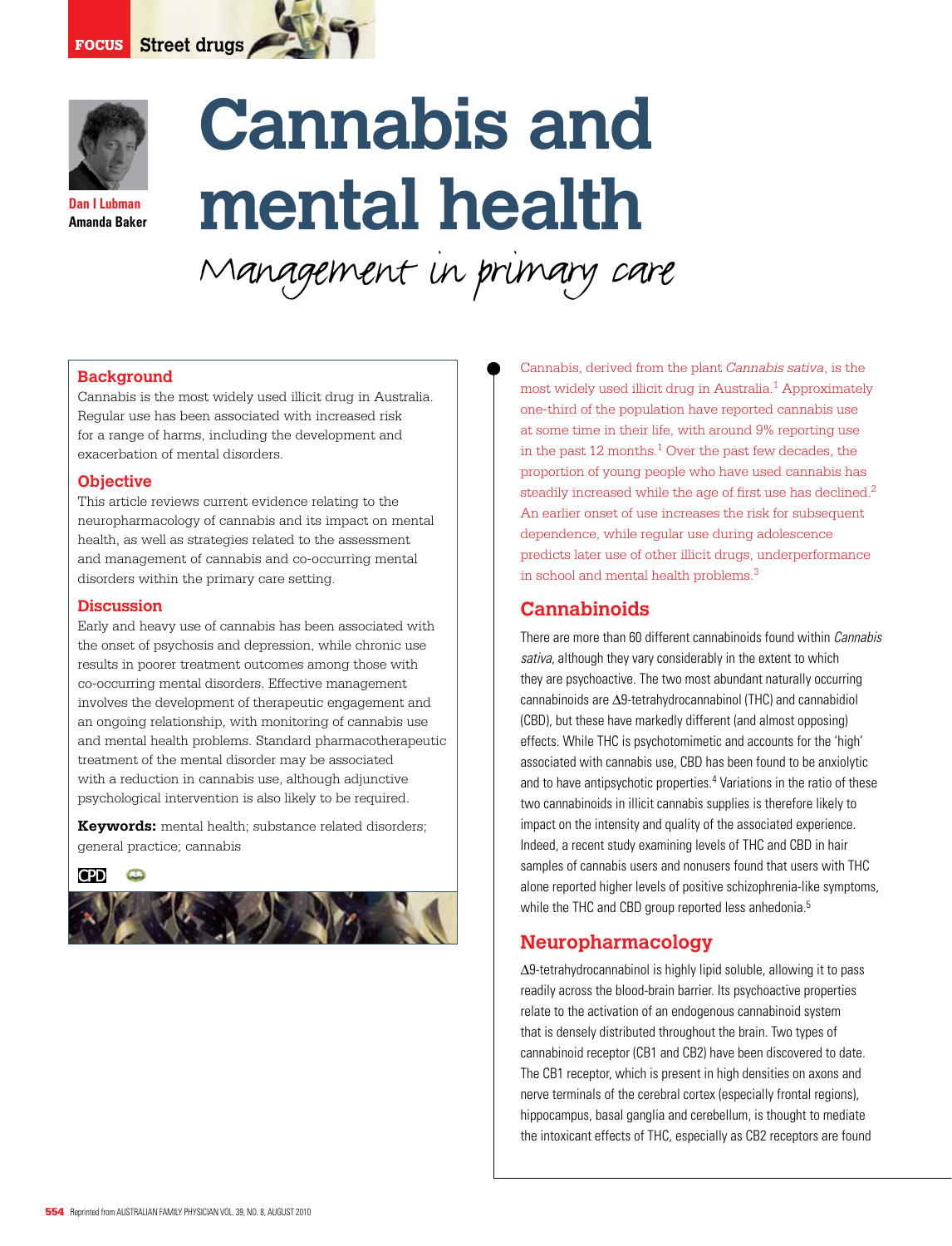

mainly on cells of the immune system.<sup>6</sup> Activation of CB1 receptors, which are predominantly presynaptic, modulate the release of other neurotransmitters (eg. gamma-aminobutyric acid [GABA], glutamate, serotonin) in these brain regions.<sup>6</sup> Just like other drugs of abuse, THC is reinforcing because of its ability to release dopamine within the brain's reward system, although the mechanism is indirect, ie. by switching off GABA interneurons that normally tonically inhibit these dopaminergic pathways.

# **Impact on mental health**

The acute psychoactive effects of cannabis include a sense of calmness and relaxation, euphoria and perceptual alterations, including time distortion and the intensification of emotions or experiences. However in some individuals, unpleasant reactions to cannabis may occur. These include depression, paranoia, anxiety or panic attacks. In fact, high dose intravenous THC given acutely produces transient symptoms and deficits (ie. positive and negative symptoms, perceptual alterations, anxiety, deficits in working memory, recall, and the executive control of attention) that closely resemble those observed in people with chronic psychotic disorders,<sup>7</sup> implicating the endocannabinoid system in the pathophysiology of schizophrenia. Consistent with this notion, reductions in brain regions (ie. hippocampus and amygdala) associated with psychosis and depression have been reported in long term heavy cannabis users, together with related cognitive deficits.<sup>8</sup>

# **Cannabis and psychosis**

The hypothesis that cannabis is a risk factor for psychosis has received support from a number of recent longitudinal cohort and population based studies.<sup>9</sup> Regular cannabis use appears to be associated with an approximate twofold increase in the relative risk of developing schizophrenia or other psychosis outcomes, with greater risk among those who use cannabis more frequently.<sup>9</sup> However, while cannabis (particularly adolescent onset and heavy use) is a risk factor for later psychosis, the incidence of schizophrenia does not appear to be increasing despite elevated rates of cannabis use in the general community.10 This suggests that the relationship between cannabis use and psychosis is particularly complex, and highlights the need for prospective studies that examine how cannabis use during adolescence affects a range of developmental processes (including brain maturation). Nevertheless, among people with psychosis, chronic cannabis use impacts negatively on both illness course and treatment outcome, and is associated with poor medication compliance, more severe psychotic symptoms, and earlier and more frequent psychotic relapses.<sup>11</sup>

# **Cannabis and affective disorders**

Patton and colleagues<sup>12</sup> found that early onset weekly cannabis use in adolescence predicts a twofold increase in rates of depression among young women, with daily use increasing the risk fourfold. Several other epidemiological studies have also reported higher levels of depression among cannabis users, although a recent systematic review highlighted that the association is modest and noncausal explanations often remain unaddressed within studies.<sup>9</sup> Nevertheless, using drugs (mainly cannabis) to cope with negative affect is commonly reported by young people presenting to mental health services for mood or anxiety disorders,13 highlighting the importance of targeting coping skills during treatment. Indeed, young people with co-occurring affective and substance use disorders continue to experience substantial problems with symptoms and functioning 6 months after presentation to mental health services, 14 suggesting that integrated approaches that address both the mental health and cannabis use simultaneously should be considered.15,16

# **Screening and assessment**

Identification of cannabis use and accompanying mental health problems is best undertaken with a nonjudgemental and empathic approach that allows for the development of therapeutic engagement and an ongoing relationship. It is important to familiarise yourself with possible signs of cannabis dependence and associated psychiatric features. Relevant clinical features include:

- statements from the patient or observations by others about cannabis being used to assist with emotional regulation
- reports of low mood or mood swings
- loss of enjoyment in activities
- lowered functioning, or
- $\bullet$  a significant shift in weight.<sup>17</sup>

Relevant sociodemographic factors include:

- a family history of substance misuse
- homelessness
- disruptive behaviour
- poor family relationships
- • repeated hospitalisations, and
- $\bullet$  legal difficulties.<sup>18</sup>

Lampropoulos' recommendations regarding the assessment process for identification of drug abuse and associated problems are helpful<sup>19</sup>:

- allow the person to attend either individually or with a support person, depending on their preference
- assure confidentiality and explain its limits

• use a framework such as HEADSS20 (**H**ome, **E**ducation and employment, **A**ctivities, **D**rugs, **S**exuality, **S**uicide and depression). The HEADSS approach is particularly helpful as it starts with the least threatening areas, allowing rapport to develop, and places substance use in context as well as helping to identify comorbid issues.<sup>19</sup>

 To enhance open communication, begin with general questions about use of legal substances such as alcohol and tobacco, and of prescribed medications, thus opening up the subject area of cannabis use in a nonthreatening manner.21 Likewise, start with general questions about mental health, asking about worries or concerns (rather than 'anxiety') and periods of feeling low or down (as opposed to 'depression') before moving to ask about any other symptoms which emerge during the interview.21 Use of a screening tool can be helpful in eliciting a history of cannabis use and associated mental health problems, and the following are particularly suitable within the primary care setting: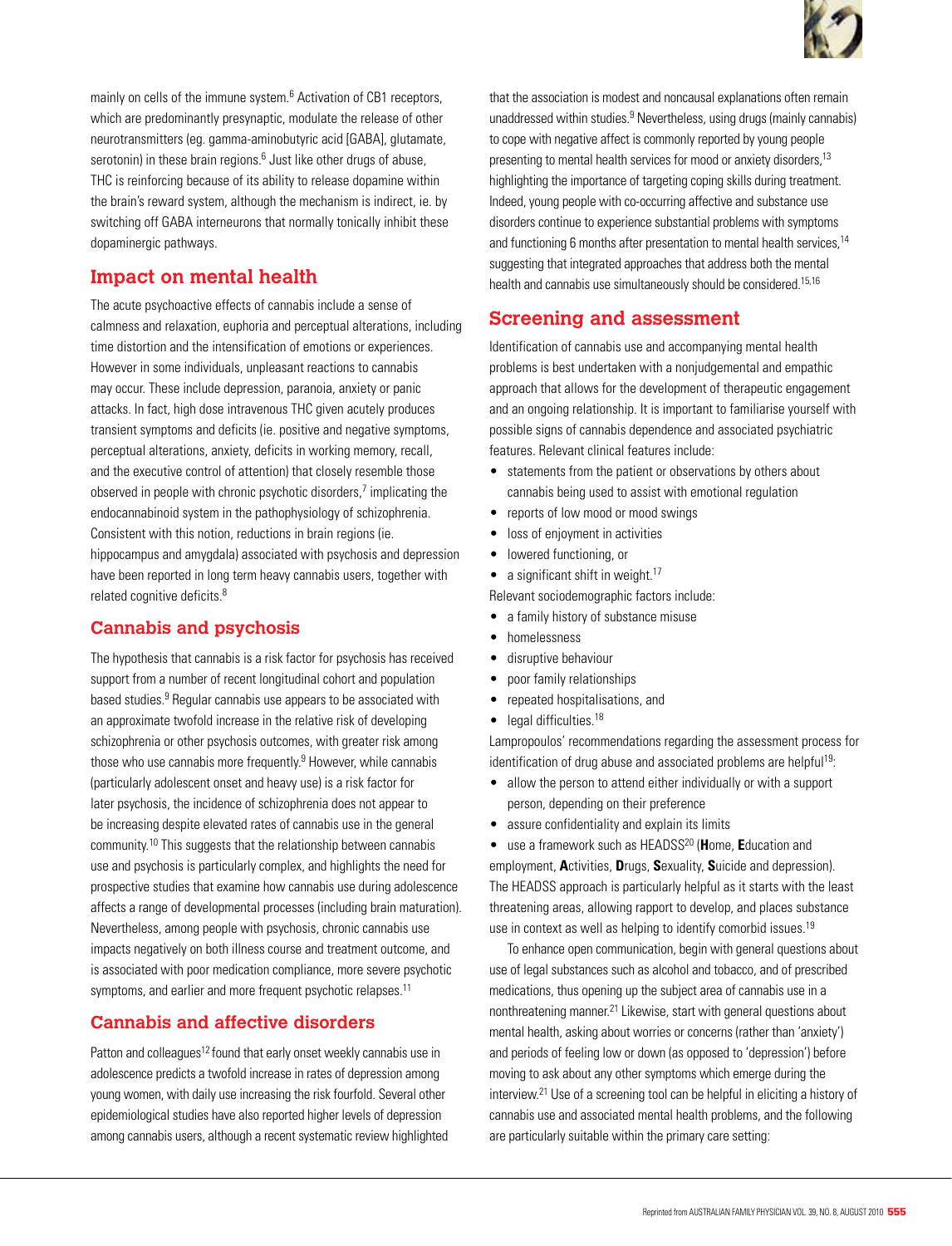

- $\bullet$  The Psychosis Screener<sup>22</sup> (six questions about lifetime psychotic symptoms)
- The Kessler Psychological Distress Scale<sup>23</sup> (K10: 10 items measuring psychological distress indicating the likelihood of anxiety and/or depression)
- The PsyCheck Screening Tool<sup>24</sup> (three components: general mental health history and treatment, a formal, structured suicide risk assessment, and a modified version of the World Health Organization developed self reporting questionnaire (SRQ)25 which assesses current symptoms of depression, anxiety and somatic complaints). The PsyCheck asks the person whether each mental health symptom has ever occurred during a period of abstinence
- The Alcohol, Smoking and Substance Involvement Screening Test<sup>26</sup> (ASSIST: an eight item interviewer administered screen for all types of substance use, accompanied by guidelines for brief intervention). As many cannabis users are polydrug users, the ASSIST is informative as it gives a quick and broad picture of overall substance use involvement
- The Severity of Dependence Scale<sup>27</sup> (SDS: five items, employed when problematic use has been identified)
- The Cannabis Use Disorder Identification Test revised<sup>28</sup> (screens for problematic cannabis use and consists of eight items, two each from the domains of consumption, cannabis problems [abuse], dependence, and psychological features).

#### **Management**

As discussed, many young people may be using cannabis to cope with negative affect, and affective or psychotic disorders frequently co-occur with substance use disorders. Therefore, integrated approaches that address both the mental health and cannabis use are required.<sup>15,16</sup> A summary of management strategies is outlined in Table 1.

As with assessment, a nonjudgmental and empathic approach to management is likely to lead to better outcomes. In addition, using motivational interviewing techniques<sup>29</sup> enhances the likelihood of change.

Allow the person to identify their own goals and facilitate this by identifying their stage of change using a 'readiness ruler',<sup>30</sup> 'On a scale from 1 to 10, how important is it for you to reduce your cannabis use?'

 If the person gives a low number, engage the person in a motivational interviewing decisional balance exercise, 'What are the good things about cannabis use? And what are the less good things about cannabis use?' It may also be helpful to ask, 'What would it take to move you up to an 8 for importance?'

 Link cannabis use to the presenting mental health symptoms by asking, for example, 'How does the cannabis use affect your mood/ worrying?' Provide information on the possible relationship with the person's presenting symptomatology (referring back to any information from screening instruments) and seek their feedback, 'How does that sound to you?'

 If the person rated importance highly, move on to assess confidence30 by asking, 'How confident are you that you can reduce your cannabis use?' If confidence is high, ask what ideas they

#### Table 1. Management of cannabis use/dependence and associated mental health problems

- 1. Screen for cannabis use and associated mental health problems
- 2. Identify stage of change regarding cannabis use with readiness ruler
- 3. Use decisional balance (good things/less good things about cannabis use)
- 4. Ask about possible link between cannabis use and presenting mental health symptoms
- 5. Seek permission to provide information
- 6. Assess confidence to reduce cannabis use with confidence ruler
- 7. Explore options for change
- 8. Negotiate a change plan: 'What's the next step?'
- 9. Optimise pharmacological treatment of mental disorder and/or referral for psychological intervention
- 10. Regularly monitor cannabis use and mental health symptoms over time to prevent or address relapse

have about how to go about change. If a low number is given, seek permission to give information about possible helpful strategies, 'I wonder if you would be interested to hear what others have found helpful in this situation?' Negotiate a change plan for cannabis use and associated mental health problems, by asking something like, 'So, what's the next step?'

 If the person is not ready to quit cannabis use, work with them on a harm minimisation goal, keeping the door open to potential quit attempts in the future.

At present there is no evidence based pharmacological intervention for managing cannabis withdrawal. However, there is evidence that effectively treating the mental disorder (psychosis or depression) with standard pharmacotherapy may be associated with a reduction in cannabis use, although adjunctive psychological treatment is also likely to be required.31 Cannabis use declines (at least in the short term) with psychological treatment, including psychoeducation, self help booklets, brief motivational interviewing interventions and cognitive behaviour therapy (CBT). Computer delivered CBT for co-existing depression and cannabis use has been shown to be effective.<sup>32</sup> In people with psychosis, CBT has been associated with improvements in general functioning at longer term follow up and it is possible that more distal improvements in cannabis and other drug use occur as functioning improves.33,34 Relapse appears to be common among heavy cannabis users, suggesting that ongoing monitoring and intervention within the primary care setting may be helpful. Taking a longer term perspective and encouraging healthy lifestyle, vocational and social activities, particularly in people with psychosis, is likely to be helpful.<sup>35</sup>

#### **Resources**

• National Cannabis Prevention and Information Centre provides information for those experiencing problems with cannabis use, free resources and training on related issues and a national helpline: 1800 30 40 50; www.ncpic.org.au